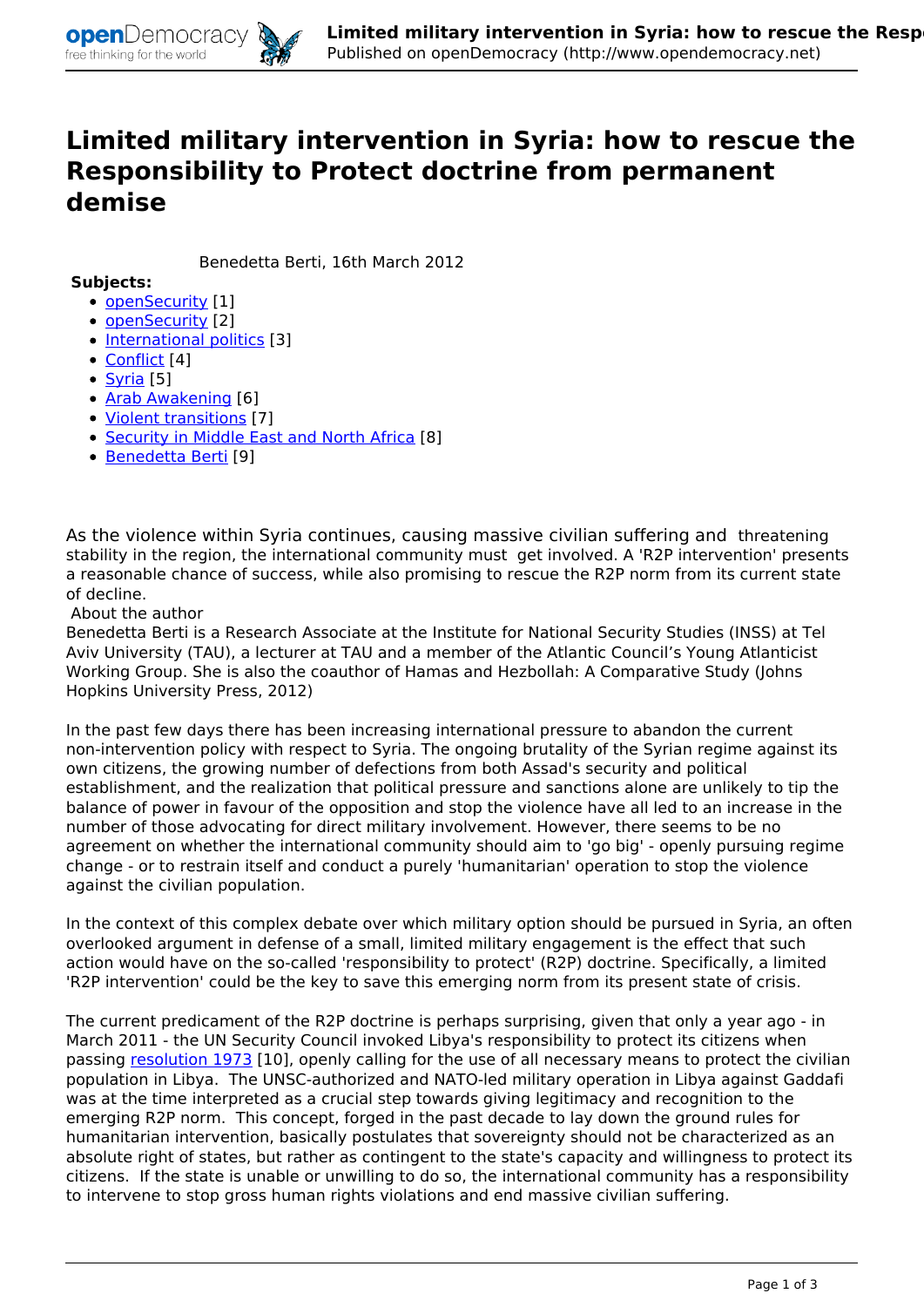*However, only a year after passing UNSC Resolution 1973, international enthusiasm towards the emerging R2P doctrine seems weaker than ever, as the frail consensus over the norm is further eroded by the failure to intervene in Syria. To explain this unfortunate state of affairs, it is necessary to understand the deeply negative impact that the NATO-led mission in Libya had on the credibility of the R2P doctrine.*

*On the one hand, the NATO operation certainly complied with a number of central guiding principles of R2P interventions: it was a mission designed to stop massive civilian suffering, it was undertaken as a 'last resort' following political, diplomatic and economic measures and with the 'right intention' of ending the violence, and it had reasonable chances of success. What's more, the military intervention in Libya was conducted under the explicit authorization of the UN Security Council, a welcome change from the 'illegal but legitimate' NATO operations in Kosovo.*

*On the other hand, the intervention in Libya had one major shortcoming: it did not stick to [its](http://www.nato.int/cps/en/natolive/71679.htm) [original mandate](http://www.nato.int/cps/en/natolive/71679.htm) [11] - which was limited to protecting the civilian population and enforcing sanctions, while quite explicitly 'excluding a foreign occupation force of any form on any part of Libyan territory.' Even though regime change is something explicitly outside the boundaries of R2P interventions, the NATO military engagement soon expanded its operations and openly engaged in military actions designed to topple Gaddafi and his regime, thus de facto expanding the boundaries of its limited 'humanitarian' mandate.*

*Although supporters of the NATO intervention in Libya have repeatedly argued that regime change was in fact necessary in order to fulfill the original mandate and protect the civilian population, not everybody has been convinced by this argument. Specifically, China and Russia have been particularly skeptical towards this interpretation, feeling that they were 'fooled' into abstaining from stopping the intervention in Libya only to later discover that the R2P doctrine had been used as a pretext to bring about regime change.*

*In turn, this perception has curbed the international level of enthusiasm for the R2P doctrine, while directly affecting China and Russia's respective postures with regard to supporting another R2P-styled intervention in Syria.*

*Put simply, the mission creep in Libya undermined the level of international consensus for the R2P norm and laid the basis for the ongoing reluctance to authorize a similar mission in Syria. In turn, the ongoing lack of international response to the violence perpetrated by the Assad regime further undermines what is left of the credibility and strength of the R2P norm.*

*In this context, limited military involvement in Syria is precisely what is needed in order to revive an international consensus for the 'responsibility to protect' doctrine. An R2P-styled intervention in Syria would in fact comply with the basic R2P requirements: military intervention would be a response to massive civilian suffering; it would be undertaken as a last resort after a number of economic, diplomatic, and political measures had failed; and the intention would be to protect the civilian population. Furthermore, a limited military involvement would need to stick to its original mandate and refrain from openly pursuing regime change, focusing instead on protecting the civilian population and facilitating the entry into Syria of international humanitarian organizations.*

*This would not only provide relief to the Syrian population, but it would also be beneficial to the opposition forces, allowing them to benefit from a 'sanctuary' wherein to regroup. Conducted under these strict rules of enegagement, the military intervention in Syria would have a reasonable chance to ease the level of violence and facilitate an end to the hostilities, while also restoring a measure of credibility to the R2P norm. Of course the biggest stumbling block to this type of solution is the current paralysis of the UNSC and its inability to authorize military involvement in Syria - in turn one of the requirements of 'R2P interventions.'*

*However, short of UNSC authorization, there remians the option of resorting to a UN General Assembly 'uniting for peace' resolution supporting military involvement. Although such a resolution would not be binding like the one issued by the UNSC, it could still provide international legitimacy to the mission.*